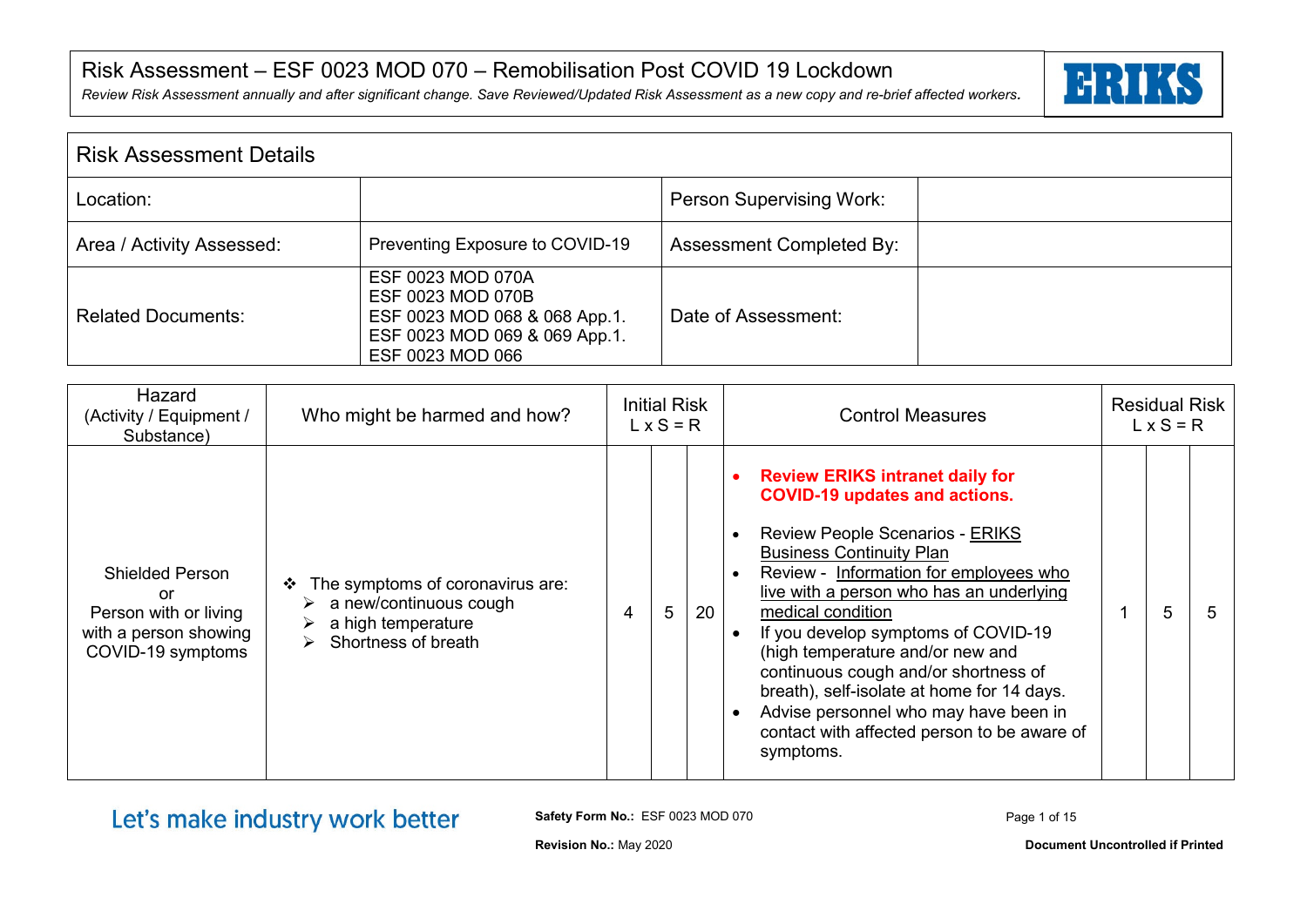*Review Risk Assessment annually and after significant change. Save Reviewed/Updated Risk Assessment as a new copy and re-brief affected workers.*



| <b>PPE Product Supply</b><br>Shortages | ❖ ERIKS failing to operate safely as per<br>the activity risk assessment and<br>support the essential critical operations<br>(customers) and direct customer<br>demands due to shortage of PPE<br>E.g. Food Industries and Hospitals, etc. | 4 | 5 | 20 | PPE Stock will be managed effectively,<br>$\bullet$<br>validating internal and external orders /<br>requests to ensure that ERIKS are<br>serving essential critical operations as a<br>priority.<br>As per activity or use of machinery or<br>equipment that requires specific PPE to<br>be worn and the PPE becomes<br>unavailable due to stock shortages,<br>then the activity or use of machinery or<br>equipment is immediately suspended<br>until such time the same or obtain a<br>higher level of protection. E.g.<br>Disposable mask FFP2 required,<br>increase level of protection to<br>5<br>Disposable FFP3, to Reusable Mask<br>$\mathbf 1$<br>5<br>FFP2, FFP3, (EN149:2001+A1:2009)<br>then air fed systems. (BS EN<br>12941:1998+A2:2008) [N.B. Face Fit<br>testing is required for Disposable and<br>reusable face masks]<br>Supply chain and product business<br>development managers will be in<br>regular contact with suppliers and<br>customers, expediting and updating<br>customers with delivery dates.<br>Customers and suppliers will be<br>updated and the same will be available<br>on the internet www.eriks.co.uk |
|----------------------------------------|--------------------------------------------------------------------------------------------------------------------------------------------------------------------------------------------------------------------------------------------|---|---|----|------------------------------------------------------------------------------------------------------------------------------------------------------------------------------------------------------------------------------------------------------------------------------------------------------------------------------------------------------------------------------------------------------------------------------------------------------------------------------------------------------------------------------------------------------------------------------------------------------------------------------------------------------------------------------------------------------------------------------------------------------------------------------------------------------------------------------------------------------------------------------------------------------------------------------------------------------------------------------------------------------------------------------------------------------------------------------------------------------------------------------------------------|
|----------------------------------------|--------------------------------------------------------------------------------------------------------------------------------------------------------------------------------------------------------------------------------------------|---|---|----|------------------------------------------------------------------------------------------------------------------------------------------------------------------------------------------------------------------------------------------------------------------------------------------------------------------------------------------------------------------------------------------------------------------------------------------------------------------------------------------------------------------------------------------------------------------------------------------------------------------------------------------------------------------------------------------------------------------------------------------------------------------------------------------------------------------------------------------------------------------------------------------------------------------------------------------------------------------------------------------------------------------------------------------------------------------------------------------------------------------------------------------------|

Let's make industry work better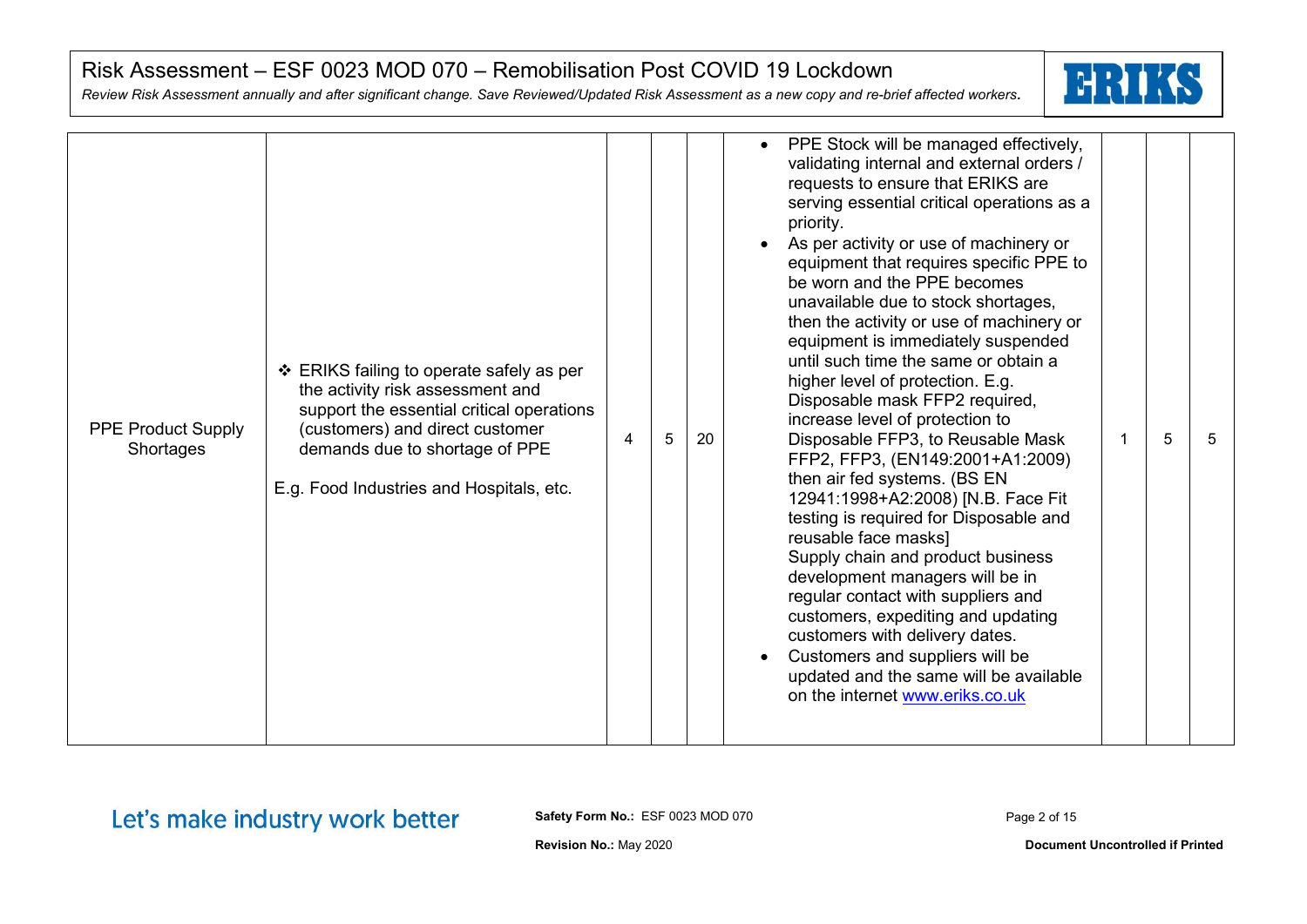*Review Risk Assessment annually and after significant change. Save Reviewed/Updated Risk Assessment as a new copy and re-brief affected workers.*



| Emergency<br>Preparedness<br><b>First Aid</b> | Employee falls ill after performing first<br>aid to colleague or visitor who has<br>gone into cardiac arrest and is<br>displaying COVID-19 symptoms. | 4 | 5 | 20 | Review - ESF 0023 MOD 051 - First Aid<br>$\bullet$<br>Additional controls -<br>$\bullet$<br>Review your first aid needs assessment<br>and decide if you can still provide the cover<br>needed for the workers that are present and<br>the activities that they are doing.<br>If there are fewer people coming into your<br>workplace it may still be safe to operate<br>with reduced first aid cover. You could also<br>stop higher risk activities.<br>First Aider to wear the following PPE:<br>$\circ$ Face Mask (FFP3, where FFP3 are<br>not available, then FFP2,<br>EN149:2001+A1:2009 respirators<br>may be used)<br>Nitrile Gloves (Cat 3, EN374-2 2003,<br>EN 374-3, Directive 2002/72 EC)<br>First Aider to use / wear the following when<br>conducting CPR:<br>○ CE marked Resuscitation Face<br>Shield, i.e. St. John's Ambulance.<br>CE marked face mask with one-way<br>mouthpiece filter.<br>Dispose of face shield / face ask<br>$\circ$<br>after use.<br>If PPE is unavailable, carry out necessary<br>first aid and then self-isolate and monitor for<br>Covid-19 symptoms.<br>On 20-03-20, The HSE announced an | 5 | 5 |
|-----------------------------------------------|------------------------------------------------------------------------------------------------------------------------------------------------------|---|---|----|------------------------------------------------------------------------------------------------------------------------------------------------------------------------------------------------------------------------------------------------------------------------------------------------------------------------------------------------------------------------------------------------------------------------------------------------------------------------------------------------------------------------------------------------------------------------------------------------------------------------------------------------------------------------------------------------------------------------------------------------------------------------------------------------------------------------------------------------------------------------------------------------------------------------------------------------------------------------------------------------------------------------------------------------------------------------------------------------------------------------------------|---|---|
|                                               | First Aider Certificate has expired                                                                                                                  | 2 | 4 | 8  | additional 3-month extension to the validity<br>for all certificates.                                                                                                                                                                                                                                                                                                                                                                                                                                                                                                                                                                                                                                                                                                                                                                                                                                                                                                                                                                                                                                                              | 4 |   |

Let's make industry work better

**Safety Form No.:** ESF 0023 MOD 070

Page 3 of 15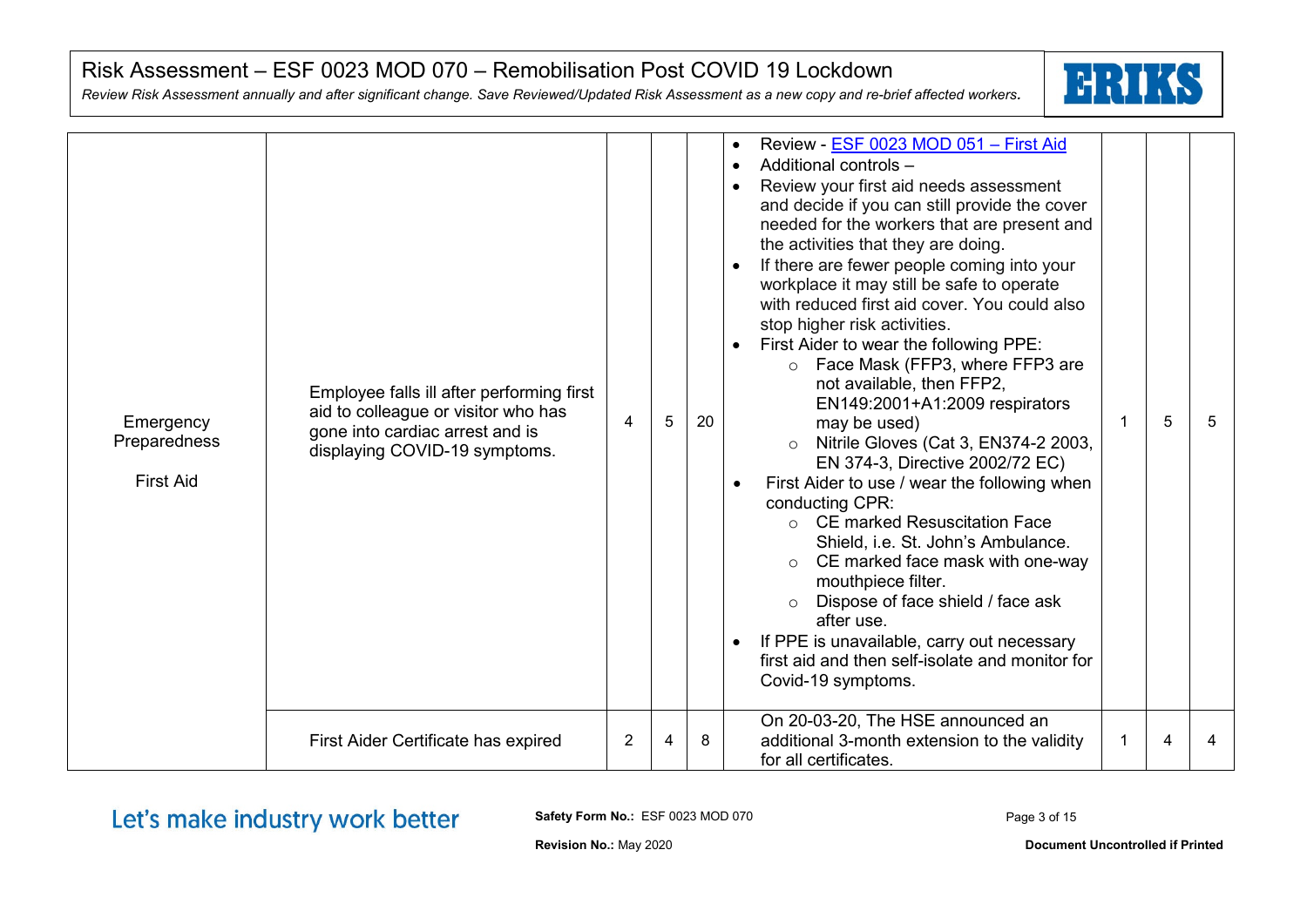*Review Risk Assessment annually and after significant change. Save Reviewed/Updated Risk Assessment as a new copy and re-brief affected workers.*



Let's make industry work better

**Safety Form No.:** ESF 0023 MOD 070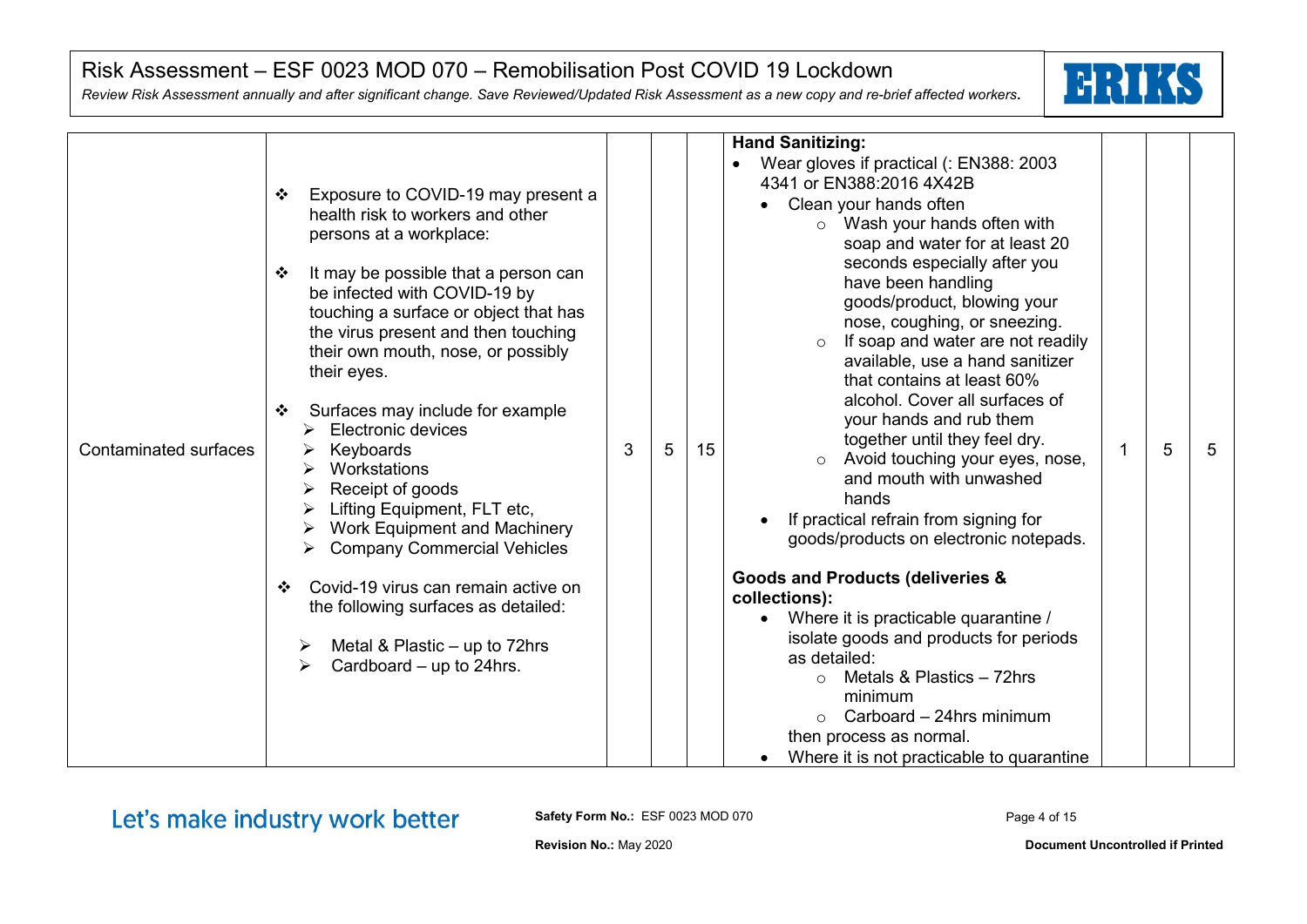*Review Risk Assessment annually and after significant change. Save Reviewed/Updated Risk Assessment as a new copy and re-brief affected workers.*



|  | / isolate goods and products due to<br>work / customer demands use PPE<br>(Gloves spec. EN388: 2003 4341 or<br>EN388:2016 4X42B) when handling and<br>processing these.<br>Avoid touching your eyes, nose, and<br>mouth whilst wearing gloves.<br>Wash gloves after use.<br>Replace any contaminated, worn or<br>damaged PPE and dispose of in<br>designated lidded bins.                                                                                                                                                                                                                                                                      |
|--|------------------------------------------------------------------------------------------------------------------------------------------------------------------------------------------------------------------------------------------------------------------------------------------------------------------------------------------------------------------------------------------------------------------------------------------------------------------------------------------------------------------------------------------------------------------------------------------------------------------------------------------------|
|  | <b>Clean and disinfect:</b><br>• Use PPE (Gloves: Nitrile Category 3,<br>EN374-2 2003, EN374-3, Directive:<br>2002/72EC)<br>Clean and disinfect frequently touched<br>$\bullet$<br>surfaces daily. This includes tables,<br>doorknobs, light switches, countertops,<br>handles, desks, phones, keyboards, toilets,<br>faucets, and sinks.<br>If surfaces are dirty, clean them: Use<br>detergent or soap and water prior to<br>disinfection.<br>To disinfect - Most common EPA-registered<br>household disinfectants will work. Use<br>disinfectants appropriate for the surface.<br>Dispose of gloves after use in designated<br>lidded bins. |
|  | <b>Shared Areas:</b><br>• Agreed daily clean down of communal                                                                                                                                                                                                                                                                                                                                                                                                                                                                                                                                                                                  |

Let's make industry work better

**Safety Form No.:** ESF 0023 MOD 070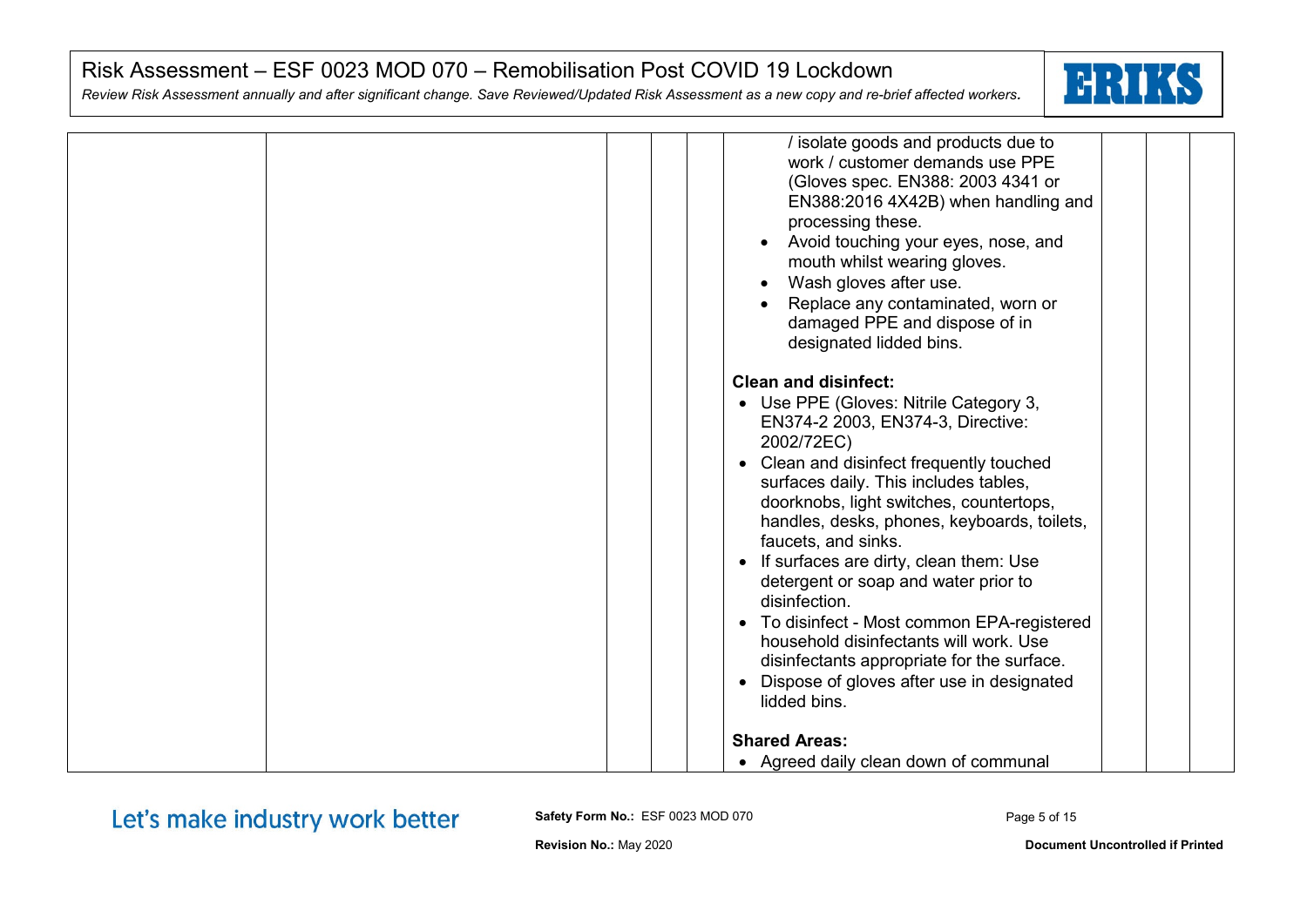*Review Risk Assessment annually and after significant change. Save Reviewed/Updated Risk Assessment as a new copy and re-brief affected workers.*



|                             |                                                                                                                                                                                                                                                              |   |   |                  | areas; bannisters, door handles, printers,<br>photocopiers, etc.<br>Implement enhanced hygiene precautions<br>(hand washing) or PPE as appropriate for<br>shared equipment/tools, etc.<br>Only one person in a lift and only to be                                                                  |   |   |
|-----------------------------|--------------------------------------------------------------------------------------------------------------------------------------------------------------------------------------------------------------------------------------------------------------|---|---|------------------|-----------------------------------------------------------------------------------------------------------------------------------------------------------------------------------------------------------------------------------------------------------------------------------------------------|---|---|
|                             |                                                                                                                                                                                                                                                              |   |   |                  | used where necessary.<br>• All bathrooms and shared spaces (e.g.<br>kitchens) to have working pedal operated<br>bins.                                                                                                                                                                               |   |   |
|                             |                                                                                                                                                                                                                                                              |   |   |                  | • All bathrooms to have only disposable paper<br>towels or hand dryers. Fabric towel systems<br>to be removed or made unusable.                                                                                                                                                                     |   |   |
|                             |                                                                                                                                                                                                                                                              |   |   |                  | Occupancy of meeting rooms to be reviewed<br>$\bullet$<br>per location to ensure social distancing<br>measures.                                                                                                                                                                                     |   |   |
|                             |                                                                                                                                                                                                                                                              |   |   |                  | Meeting rooms to be cleaned down after<br>each use.<br>No sharing of cutlery or crockery and<br>$\bullet$<br>employees should only make drinks for<br>themselves                                                                                                                                    |   |   |
| Person to Person<br>Contact | The COVID-19 virus is thought to<br>❖<br>spread mainly from person-to-person.<br>Between people who are in close<br>contact with one another (within<br>about 2m).<br>Through respiratory droplets<br>produced when an infected person<br>coughs or sneezes. | 3 | 5 | 15 <sup>15</sup> | Remobilisation<br>• No return to work to take place until<br>lockdown has been lifted by the<br>Government.<br>• Return to work will be staggered and you<br>will be notified by your line manager.<br>Homeworking to remain in place until<br>$\bullet$<br>advised otherwise. Those employees with | 5 | 5 |

Let's make industry work better

**Safety Form No.:** ESF 0023 MOD 070

Page 6 of 15

**Revision No.:** May 2020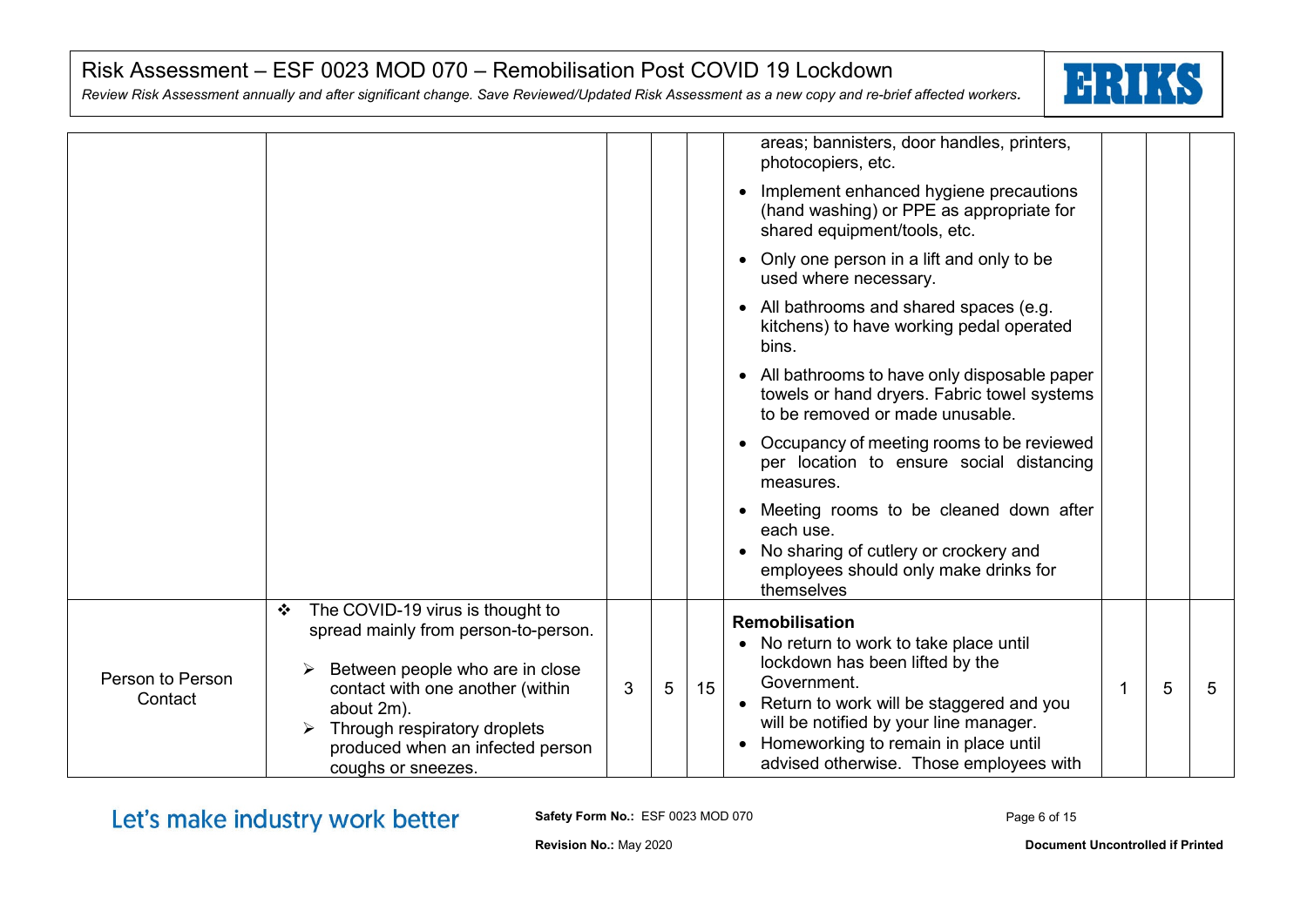*Review Risk Assessment annually and after significant change. Save Reviewed/Updated Risk Assessment as a new copy and re-brief affected workers.*



| Droplets can land in the mouths or<br>➤<br>noses of people who are nearby<br>and possibly inhaled into the lungs.<br>When work activities require<br>working within the 2-Metre social<br>distancing guidelines. | underlying health conditions, must continue<br>to self-isolate as per Government guidance.<br><b>Remobilisation Health Questionnaire</b><br>Covid-19:<br>Carry out weekly health check of<br>$\circ$<br>all branch personnel.<br>Adopt self-isolation guidance for<br>$\circ$<br>any personnel showing<br>symptoms.                                                                                         |
|------------------------------------------------------------------------------------------------------------------------------------------------------------------------------------------------------------------|-------------------------------------------------------------------------------------------------------------------------------------------------------------------------------------------------------------------------------------------------------------------------------------------------------------------------------------------------------------------------------------------------------------|
|                                                                                                                                                                                                                  | <b>Cover coughs and sneezes</b><br>• Cover your mouth and nose with a tissue<br>when you cough or sneeze or use the<br>inside of your elbow.<br>Throw used tissues in the bin.<br>Immediately wash your hands with soap<br>$\bullet$<br>and water for at least 20 seconds. If soap<br>and water are not readily available, clean<br>your hands with a hand sanitizer that<br>contains at least 60% alcohol. |
|                                                                                                                                                                                                                  | <b>Avoid close contact:</b><br>• Work from home, where possible. Review<br>TBT058 - COVID-19 - Working from Home<br><b>Safely</b><br>• Avoid contact with someone who is<br>displaying symptoms of coronavirus<br>(COVID-19). These symptoms include high<br>temperature and/or new and continuous<br>cough.<br>Use telephone or online services to contact<br>your GP or other essential services.         |

Let's make industry work better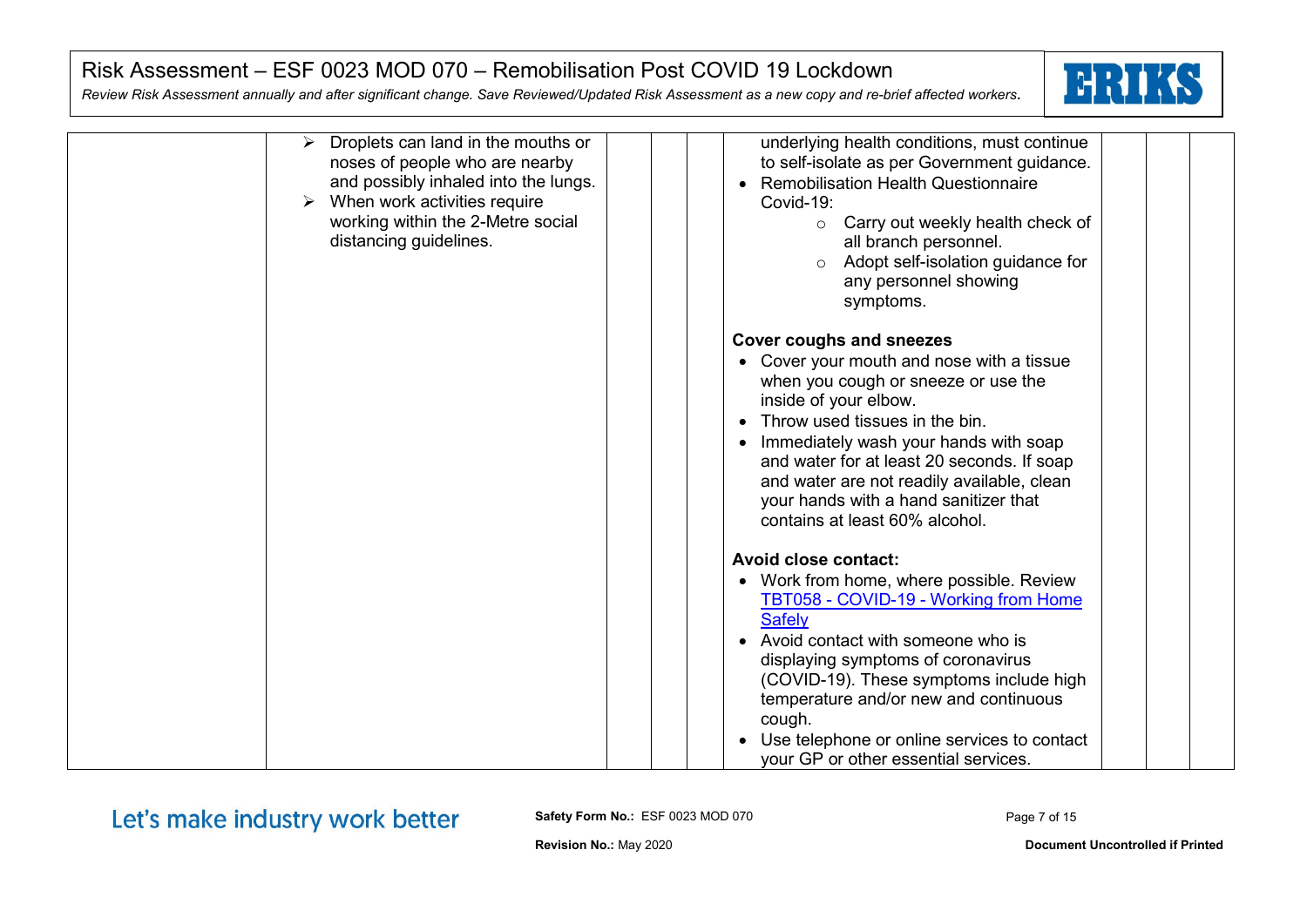*Review Risk Assessment annually and after significant change. Save Reviewed/Updated Risk Assessment as a new copy and re-brief affected workers.*



|  | • Retain at least 2m distance between people<br>Where practicable ensure 4 square metres<br>per individual in an office.<br>• Use tape to mark out 2 Metre spacing and<br>one-way systems.<br>Ensure Covid-19 posters, notices, signs are<br>displayed reviewed and replaced as<br>necessary.                                                                                                                                                                                                                                                                                                                                                                                                      |
|--|----------------------------------------------------------------------------------------------------------------------------------------------------------------------------------------------------------------------------------------------------------------------------------------------------------------------------------------------------------------------------------------------------------------------------------------------------------------------------------------------------------------------------------------------------------------------------------------------------------------------------------------------------------------------------------------------------|
|  | Work Activities (within the 2-Metre social                                                                                                                                                                                                                                                                                                                                                                                                                                                                                                                                                                                                                                                         |
|  | distancing guidelines):<br>Firstly, you must evaluate if the work activity<br>can be carried out in-line with the 2-Metre<br>social distancing. If not practicable, can you<br>change the process or methodology to<br>support 2-Metres social distancing. If yes,<br>apply.<br>If no, implement additional controls, i.e.<br>Personnel involved should wear RPE (face<br>mask spec. EN149:2001+A1:2009 FFP3, if<br>unavailable wear FFP2) and Limit this<br>personal interaction to a Minimum.<br>Personnel should have been face fit tested<br>and must be clean shaven when using<br>disposable / reusable masks.<br>If you have facial hair use full air fed masks.<br>(EN 12941:1998+A2:2008) |
|  | To support this temporary control, if you<br>$\bullet$<br>have not been face fit tested, please watch                                                                                                                                                                                                                                                                                                                                                                                                                                                                                                                                                                                              |
|  | the video in this link to support correct fitting<br>of disposable masks:                                                                                                                                                                                                                                                                                                                                                                                                                                                                                                                                                                                                                          |

# Let's make industry work better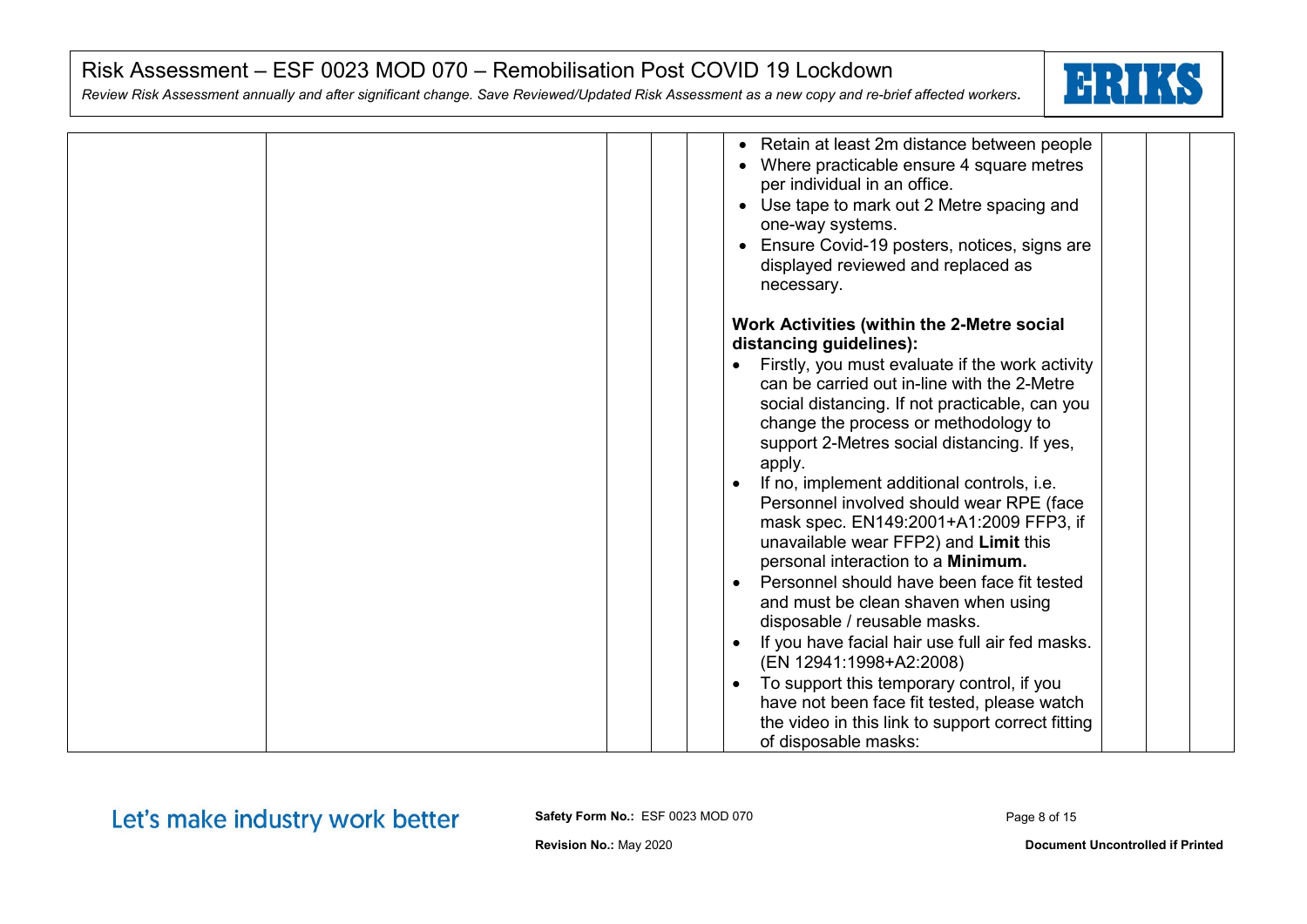*Review Risk Assessment annually and after significant change. Save Reviewed/Updated Risk Assessment as a new copy and re-brief affected workers.*



| https://www.youtube.com/watch?v=Z1LfXMYS9<br>$\bullet$<br>O <sub>8</sub> |
|--------------------------------------------------------------------------|
|                                                                          |
| If PPE / RPE is not available and risks are<br>$\bullet$                 |
| not adequately controlled cease activity.                                |
| Refer to your supervisor / manager for                                   |
| support and how to proceed.                                              |
| <b>Visitors:</b>                                                         |
| • ERIKS Internal site visits to be planned in                            |
|                                                                          |
| advance to ensure these can be                                           |
| accommodated to maintain social                                          |
| distancing guidance and cleaning regimes<br>implemented.                 |
| All visitors (including delivery drivers) are to                         |
| be kindly asked to use the hand sanitiser                                |
| prior to any interaction with an ERIKS                                   |
| employee.                                                                |
| Any non-business critical meetings are to be<br>$\bullet$                |
|                                                                          |
| cancelled and if imperative the visitor is to                            |
| complete the ERIKS (Visitor Self                                         |
| Declaration Form) before being allowed on-                               |
| site.                                                                    |
| Visitors to ERIKS locations should only be                               |
| by exception. They must be facilitated in                                |
| meeting rooms sufficient to support social                               |
| distancing guidelines and must be planned                                |
| ahead: no ad hoc meetings. Meeting                                       |
| room(s) to be cleaned after each use.                                    |
| Contractors to site must complete a Visitors<br>$\bullet$                |
| Self-Declaration Form prior to arrival and a                             |
| risk assessment should take place before                                 |
| work commences. Social distancing should                                 |

Let's make industry work better

**Safety Form No.:** ESF 0023 MOD 070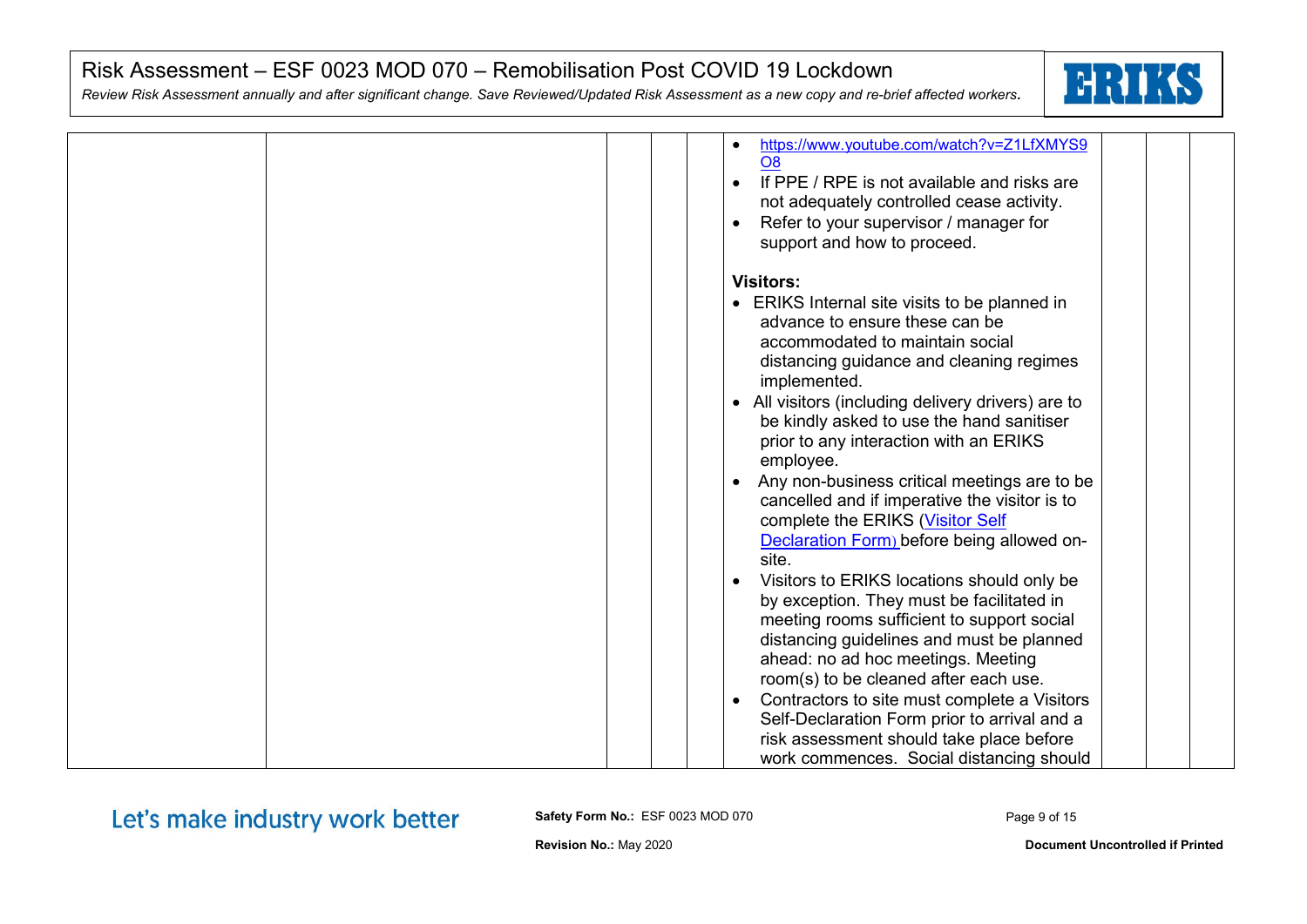*Review Risk Assessment annually and after significant change. Save Reviewed/Updated Risk Assessment as a new copy and re-brief affected workers.*



|                                                                                                                   |                                                                                                                                                                                                                                                                                                                                                                                                                                                                                                                                                                                                                                                                                           |   |    | be observed and kept to a designated area<br>whilst carrying out work. Area must be<br>sanitised afterwards.                                                                                                                                                                                                                                                                                                                                                                                                                                                                                                                                                                                                                                                                                                                                                                                                                                                                                                                                                                                                                                                                                     |
|-------------------------------------------------------------------------------------------------------------------|-------------------------------------------------------------------------------------------------------------------------------------------------------------------------------------------------------------------------------------------------------------------------------------------------------------------------------------------------------------------------------------------------------------------------------------------------------------------------------------------------------------------------------------------------------------------------------------------------------------------------------------------------------------------------------------------|---|----|--------------------------------------------------------------------------------------------------------------------------------------------------------------------------------------------------------------------------------------------------------------------------------------------------------------------------------------------------------------------------------------------------------------------------------------------------------------------------------------------------------------------------------------------------------------------------------------------------------------------------------------------------------------------------------------------------------------------------------------------------------------------------------------------------------------------------------------------------------------------------------------------------------------------------------------------------------------------------------------------------------------------------------------------------------------------------------------------------------------------------------------------------------------------------------------------------|
| Statutory Inspection of<br>equipment located and<br>operational at ERIKS<br>Locations not<br>completed or expired | Statutory Inspection of equipment<br>$\cdot$<br>located and operational at ERIKS<br>Locations not completed or expired as<br>a result of third-party inspection<br>providers not visiting site in line with<br>their company COVID19 policies<br>Employees and visitors.<br>❖<br>Equipment not operating to<br>standard operating requirements<br>3<br>leading to machinery specific<br>injuries or incidents.<br>Loss of Insurance coverage<br>Lifting Equipment, E.g. FLT<br>(statutory certificate has lapsed)<br>involved in an accident, due to fault<br>causing multiple of injuries, fatality,<br>and/or property damage.<br>Equipment includes, FLT, Slings,<br>Hooks, Cranes etc | 5 | 15 | <b>ERIKS</b> are continuously<br>assessing/communicating with third party<br>inspection providers as to COVID-19<br>policies and procedures<br><b>ERIKS Locations: Work Equipment</b><br>Assess current inspection status of<br>equipment subject to Third Party statutory<br>inspection to determine timelines and expiry<br>.i.e.<br>Lifting equipment (Zurich)<br>$\circ$<br>Forklift Trucks (Zurich)<br>$\circ$<br>Roller Shutter Doors (KONE)<br>$\circ$<br>Ensure a current Planned maintenance<br>schedule is in place and in date.<br>5<br>5<br>Equipment specific inspections are<br>$\bullet$<br>complete, and issues reported immediately.<br>If third party inspection delayed.<br>Site management to consider if use of<br>equipment is essential or if process/activity<br>can be completed using alternative item of<br>equipment or similar equipment with an in-<br>date inspection.<br>Identify equipment with expired inspection<br>date on local records, to enable<br>prioritisation of equipment upon<br>reinstatement of inspections<br>If item of equipment is to be used with<br>expired statuary inspection, employee to<br>ensure local inspection has been completed |

Let's make industry work better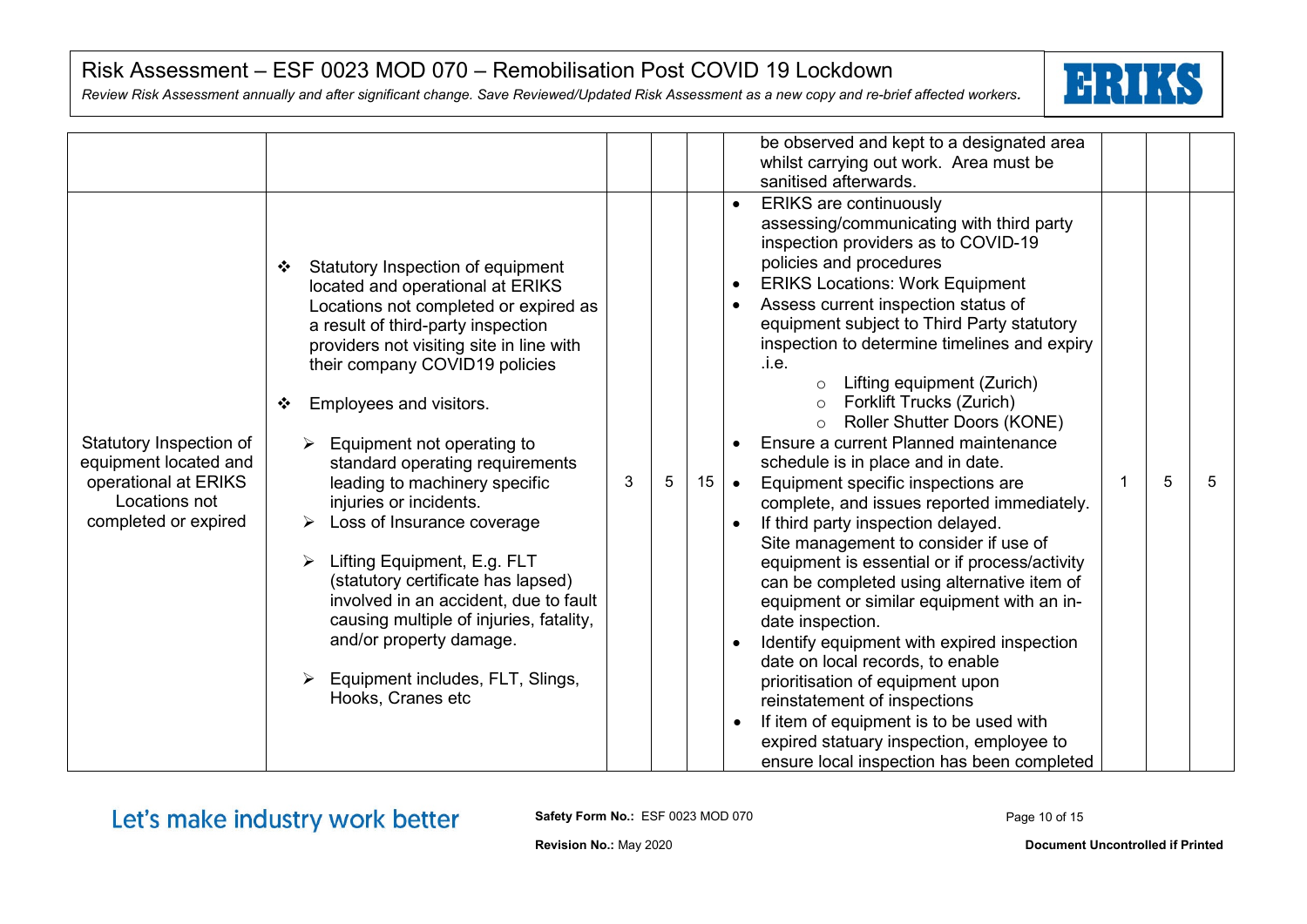*Review Risk Assessment annually and after significant change. Save Reviewed/Updated Risk Assessment as a new copy and re-brief affected workers.*



|                                              |                                                                                                                                                                                                                                        |                |                |    | with no issues identified prior to operating<br>and inform site management. Answer the<br>following questions:<br>Is it necessary to use this type of<br>$\circ$<br>equipment?<br>Can alternative in date<br>$\circ$<br>machinery or equipment be used<br>temporarily instead, not posing<br>additional risk to the activity?<br>Try to find an alternative supplier<br>$\circ$<br>If there are any known faults that<br>$\circ$<br>have been reported, awaiting<br>maintenance, quarantine<br>equipment until further notice.<br>Equipment with expired statutory inspection<br>whose use of is critical, site management to<br>increase frequency of local inspection<br>activities until such time as statutory<br>inspection is reinstated. |   |   |
|----------------------------------------------|----------------------------------------------------------------------------------------------------------------------------------------------------------------------------------------------------------------------------------------|----------------|----------------|----|-------------------------------------------------------------------------------------------------------------------------------------------------------------------------------------------------------------------------------------------------------------------------------------------------------------------------------------------------------------------------------------------------------------------------------------------------------------------------------------------------------------------------------------------------------------------------------------------------------------------------------------------------------------------------------------------------------------------------------------------------|---|---|
|                                              | Employees continuing to operate lifting<br>❖<br>equipment outside the ERIKS training<br>refresher period.                                                                                                                              | $\overline{2}$ | $\overline{4}$ | 8  | ERIKS Memo Issued dated 02-04-20<br>advising that Training Certificate extension<br>granted for additional 6 months.                                                                                                                                                                                                                                                                                                                                                                                                                                                                                                                                                                                                                            | 4 |   |
| <b>Company Commercial</b><br><b>Vehicles</b> | <b>Company Commercial Vehicle [MOT</b><br>Expired / Fault reported awaiting<br>diagnostics or repair - due to garage<br>closure] involved in an accident due to<br>fault causing multiple injuries, fatality<br>and/or property damage | 3              | 5              | 15 | Review - Government guidelines - MOT<br>Extension<br>Is it necessary to use the company<br>commercial vehicle?<br>Can an alternative vehicle be used?                                                                                                                                                                                                                                                                                                                                                                                                                                                                                                                                                                                           | 5 | 5 |

Let's make industry work better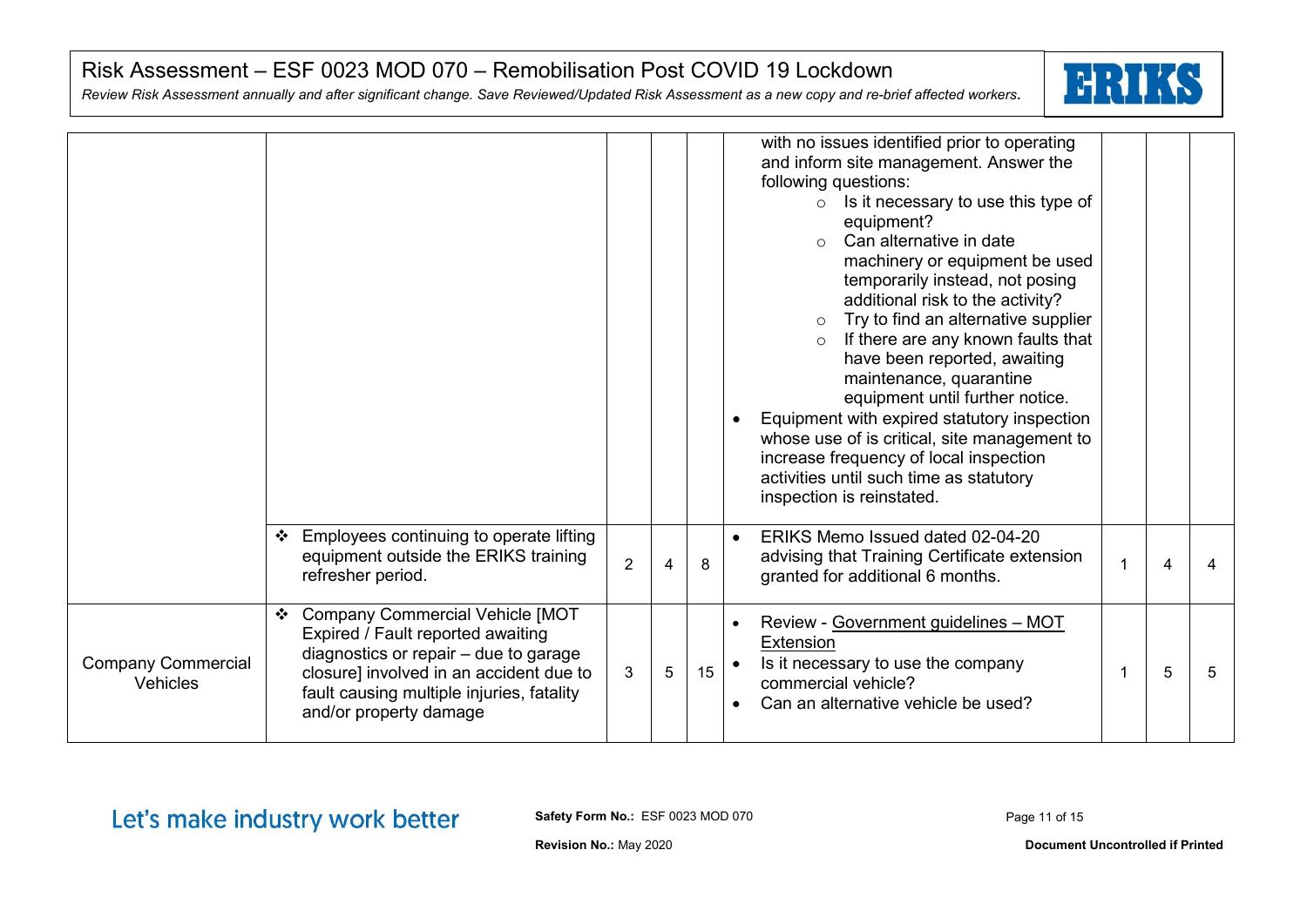*Review Risk Assessment annually and after significant change. Save Reviewed/Updated Risk Assessment as a new copy and re-brief affected workers.*



|                                         |                                                                                                                                                                                                                                                                                                                                                                                                                                    |   |                |    | If there are any known faults that have been<br>reported, awaiting maintenance, try to find<br>an alternative garage; otherwise<br>do not use until further notice.<br>Continue to undertake pre-use checks and<br>inspections.<br>Review - TBT 045 - Driving at Work                                                             |   |   |
|-----------------------------------------|------------------------------------------------------------------------------------------------------------------------------------------------------------------------------------------------------------------------------------------------------------------------------------------------------------------------------------------------------------------------------------------------------------------------------------|---|----------------|----|-----------------------------------------------------------------------------------------------------------------------------------------------------------------------------------------------------------------------------------------------------------------------------------------------------------------------------------|---|---|
| Lone Working                            | ❖ Teams are reduced to 1 person on site<br>due to Covid-19 awareness / maintain<br>social distancing guidelines.<br>Employee - Injuries, Fatalities due to<br>no one in the vicinity to raise the alarm<br>for first aid or emergency services.<br><b>Or</b><br>Employee showing signs of stress and<br>mental health affects, feeling<br>disconnected, isolated or abandoned<br>due to lack of communication and<br>support.<br>❖ | 3 | 5              | 15 | Review and update <b>ESF 1037 - Lone</b><br><b>Working Risk Assessment / Practice</b><br>Review - ESF 0034 - Lone Working<br>Register<br>Review ESP 0031 - Lone Working<br>Procedure<br>Review TBT025 and TBT025a - Lone<br>Working<br>Obtain customer co-operation - ESF 1038<br>- Local Lone Working Process, if<br>applicable. | 5 | 5 |
| <b>Temporarily Working</b><br>from Home | Employees<br>❖<br>Musculoskeletal injuries<br>❖                                                                                                                                                                                                                                                                                                                                                                                    | 3 | $\overline{4}$ | 12 | Review Homeworking Policy<br>$\bullet$<br>Review TBT058 - COVID-19 - Working from<br>Home Safely<br>DSE Training via ERIKS Intranet, Okta,<br><b>WORKDAY Software, Learning.</b>                                                                                                                                                  | 4 |   |
|                                         | Employees<br>❖                                                                                                                                                                                                                                                                                                                                                                                                                     | 3 | 3              | 9  | Review - Homeworking Policy                                                                                                                                                                                                                                                                                                       | 3 | 3 |

Let's make industry work better

**Safety Form No.:** ESF 0023 MOD 070

Page 12 of 15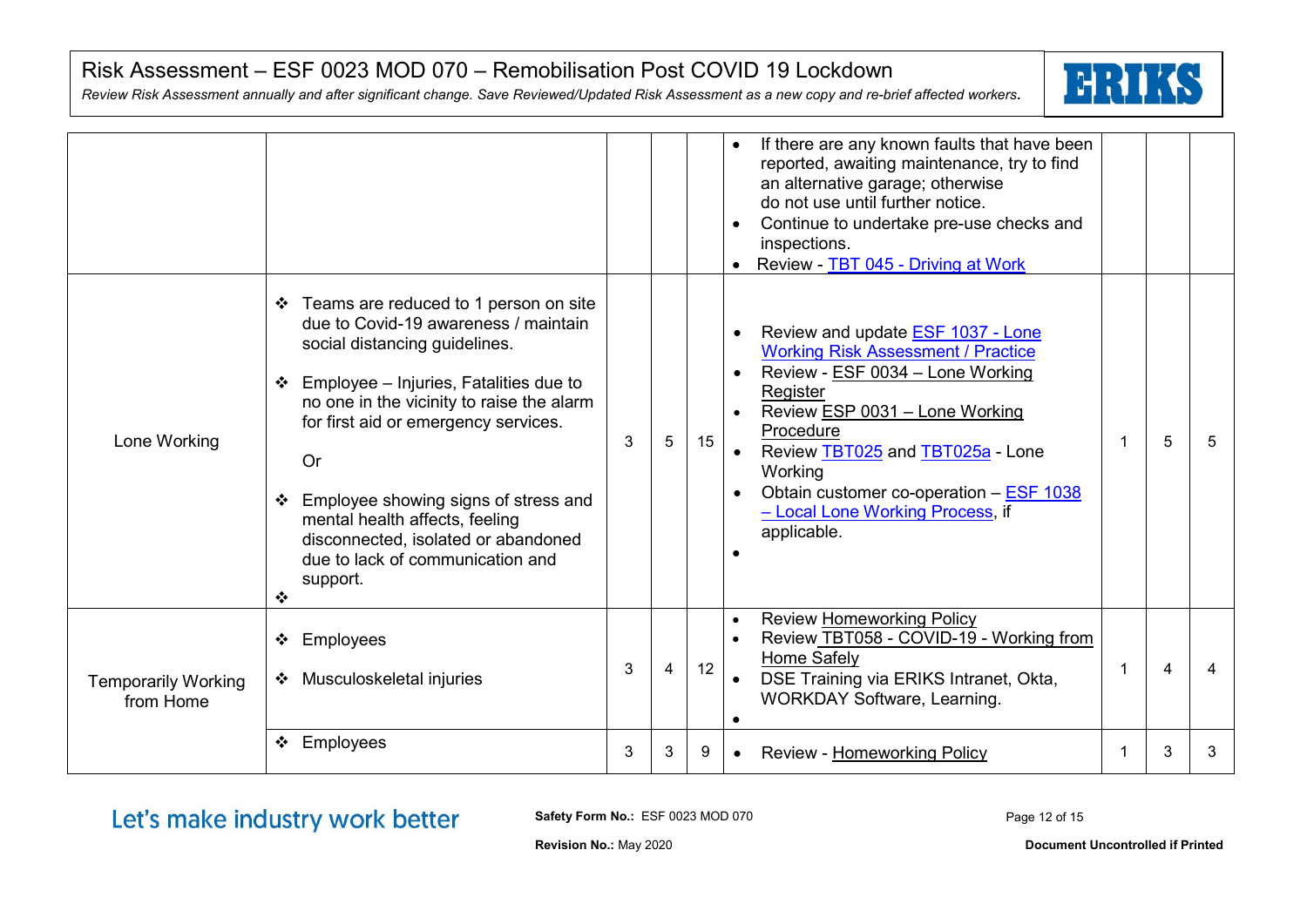*Review Risk Assessment annually and after significant change. Save Reviewed/Updated Risk Assessment as a new copy and re-brief affected workers.*



|                                                                                                                                                                                                                           | Isolation Mental health affects<br>❖<br>(Loneliness)                                                                                                                                                                                                                                                                                                                                                            |   |   |    | TBT058 - COVID-19 - Working from Home<br><b>Safely</b>                                                                                                                                                                                                                                                                                                                                                                                                                                                                                                                                                                                                                                                                               |
|---------------------------------------------------------------------------------------------------------------------------------------------------------------------------------------------------------------------------|-----------------------------------------------------------------------------------------------------------------------------------------------------------------------------------------------------------------------------------------------------------------------------------------------------------------------------------------------------------------------------------------------------------------|---|---|----|--------------------------------------------------------------------------------------------------------------------------------------------------------------------------------------------------------------------------------------------------------------------------------------------------------------------------------------------------------------------------------------------------------------------------------------------------------------------------------------------------------------------------------------------------------------------------------------------------------------------------------------------------------------------------------------------------------------------------------------|
| <b>Statutory Facility</b><br>Inspections at ERIKS<br>Locations not inspected<br>or expired resulting<br>from third party<br>inspection providers not<br>visiting site as a result<br>of their company<br>COVID19 policies | <b>Statutory Facility Inspections at</b><br>$\cdot$<br><b>ERIKS Locations not inspected or</b><br>expired, resulting from third party<br>inspection providers not visiting site in<br>line with their company COVID19<br>policies<br>Employees and visitors.<br>$\cdot$<br>Facilities not to standard<br>➤<br>requirements leading to specific<br>injuries, disease or incidents.<br>Loss of Insurance coverage | 2 | 5 | 10 | <b>ERIKS are continuously</b><br>assessing/communicating with third<br>party inspection providers as to COVID<br>19 policies and procedures<br><b>ERIKS Locations: Facility Management</b><br>Assess current inspection status of<br>equipment subject to Third Party statutory<br>inspection to determine timelines and<br>expiry.i.e.<br>5<br>Electricity (Zurich)<br>Asbestos (Bradley)<br>Ensure a current Planned maintenance<br>schedule is in place and in date.<br>Site specific facility inspections are<br>complete, and issues reported immediately.<br>Identify any facility inspection with expired<br>inspection date on local records, to enable<br>prioritisation of equipment upon<br>reinstatement of inspections. |

| Briefing (Risk Assessment Actively Reviewed, Read and Understood by) |          |           |      |  |  |  |
|----------------------------------------------------------------------|----------|-----------|------|--|--|--|
| Name                                                                 | Position | Signature | Date |  |  |  |
|                                                                      |          |           |      |  |  |  |

# Let's make industry work better

**Safety Form No.:** ESF 0023 MOD 070

**Revision No.:** May 2020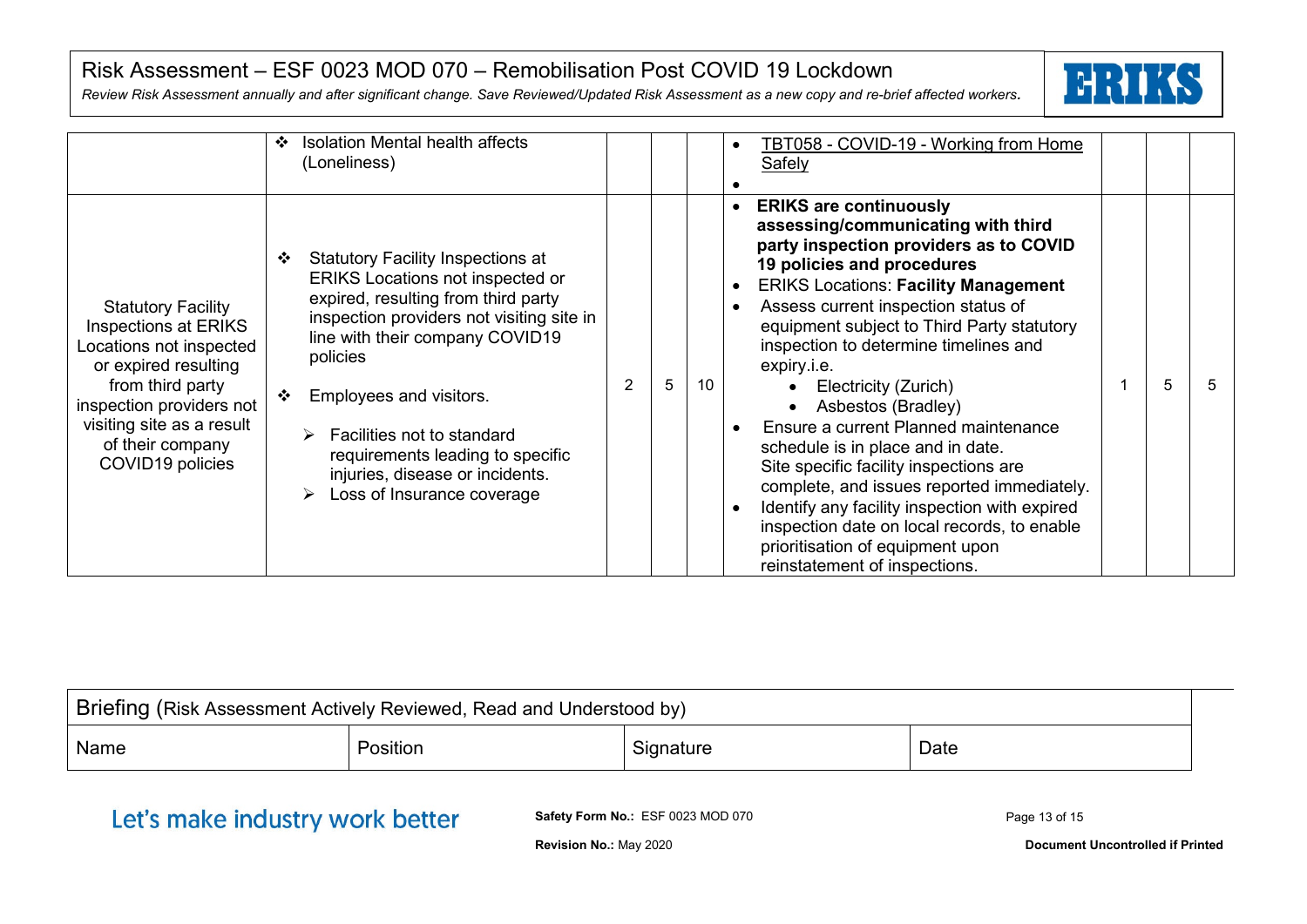*Review Risk Assessment annually and after significant change. Save Reviewed/Updated Risk Assessment as a new copy and re-brief affected workers.*



| Add additional rows as required |  |  |
|---------------------------------|--|--|

Let's make industry work better

**Safety Form No.:** ESF 0023 MOD 070

Page 14 of 15

**Revision No.:** May 2020